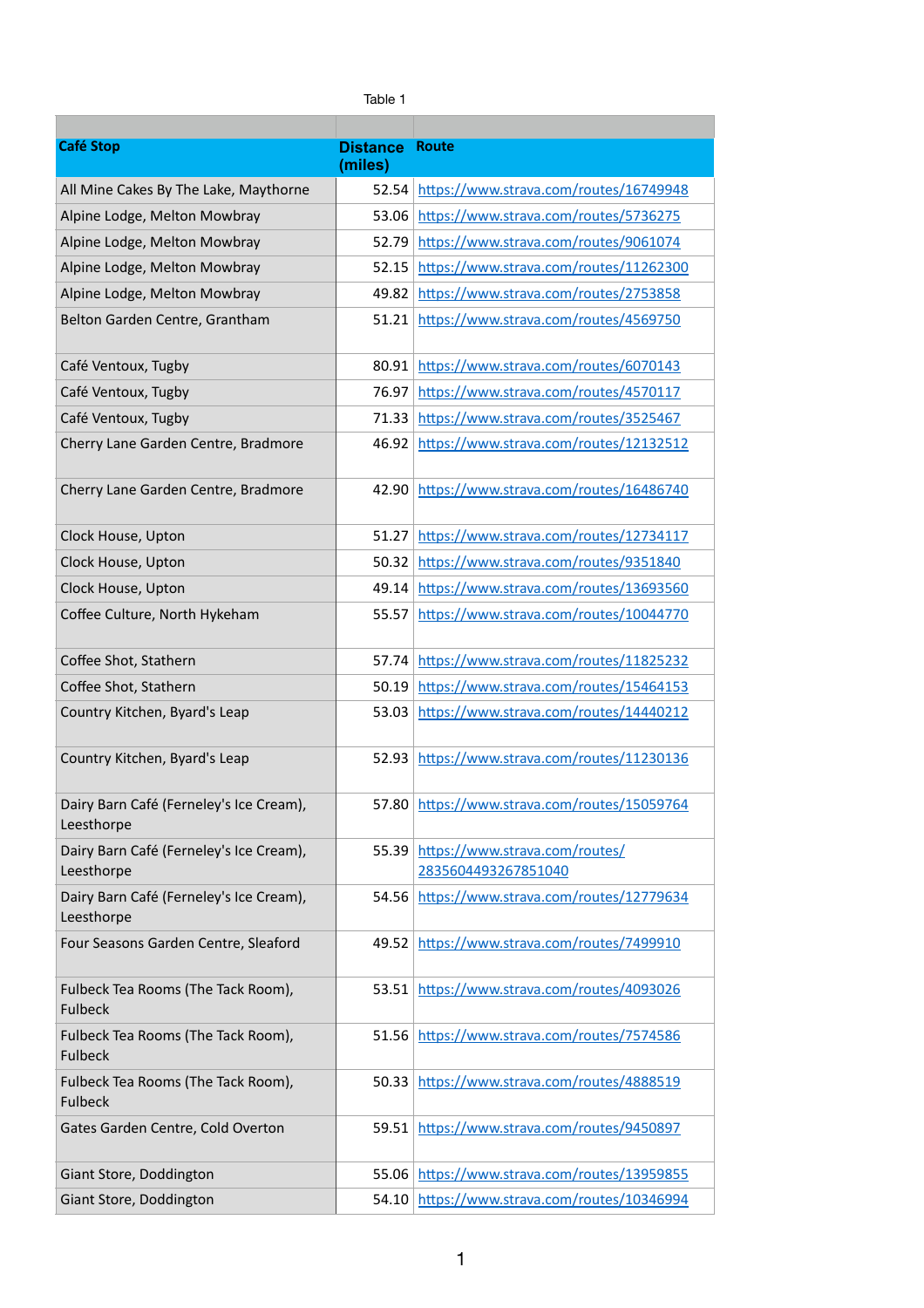| Giant Store, Doddington                                          | 52.15 | https://www.strava.com/routes/15843596                |
|------------------------------------------------------------------|-------|-------------------------------------------------------|
| Giant Store, Doddington                                          | 51.66 | https://www.strava.com/routes/11080418                |
| Giant Store, Doddington                                          | 60.77 | https://www.strava.com/routes/17776880                |
| Giant Store, Doddington                                          | 52.47 | https://www.strava.com/routes/<br>2832729849737317512 |
| Green Hut Café, Ollerton                                         | 50.75 | https://www.strava.com/routes/11112334                |
| Harbour Cafe, Whitwell (Rutland Water)                           | 74.33 | https://www.strava.com/routes/11112334                |
| Hollybeck Garden Centre, Southwell                               | 44.41 | https://www.strava.com/routes/3567680                 |
| Macy's Brasserie, Navenby                                        | 54.17 | https://www.strava.com/routes/16337757                |
| Macy's Brasserie, Navenby                                        | 53.56 | https://www.strava.com/routes/16355857                |
| Macy's Brasserie, Navenby                                        | 52.37 | https://www.strava.com/routes/13543980                |
| Macy's Brasserie, Navenby                                        | 52.24 | https://www.strava.com/routes/10045095                |
| March Hare, Corby Glen                                           | 65.20 | https://www.strava.com/routes/15950555                |
| March Hare, Corby Glen                                           | 64.73 | https://www.strava.com/routes/15674259                |
| March Hare, Corby Glen                                           | 51.61 | https://www.strava.com/routes/17147174                |
| Moores Garden Centre (Gillmoore's Café),<br>Stanton-on-the-Wolds |       | 51.52 https://www.strava.com/routes/3946808           |
| Moores Garden Centre (Gillmoore's Café),<br>Stanton-on-the-Wolds | 50.00 | https://www.strava.com/routes/11737494                |
| Newfields Dairy, Hockerton                                       | 53.11 | https://www.strava.com/routes/15472884                |
| Newfields Dairy, Hockerton                                       | 51.90 | https://www.strava.com/routes/12733737                |
| Off The Beaten Path Café, Melton<br>Mowbray                      | 51.52 | https://www.strava.com/routes/12676474                |
| Old School Tea Room, Carburton, Worksop                          | 56.51 | https://www.strava.com/routes/10945254                |
| Old Wharf Tearoom, Hickling                                      | 53.89 | https://www.strava.com/routes/11331029                |
| Old Wharf Tearoom, Hickling                                      | 51.66 | https://www.strava.com/routes/14014279                |
| Old Wharf Tearoom, Hickling                                      | 51.37 | https://www.strava.com/routes/12307162                |
| Old Wharf Tearoom, Hickling                                      | 47.42 | https://www.strava.com/routes/11393353                |
| Old Wharf Tearoom, Hickling                                      | 44.25 | https://www.strava.com/routes/11684782                |
| Potting Shed, Langham                                            | 56.56 | https://www.strava.com/routes/11940317                |
| Racehub, Six Hills                                               | 54.59 | https://www.strava.com/routes/3154213                 |
| Racehub, Six Hills                                               | 53.32 | https://www.strava.com/routes/15058665                |
| Southwell Garden Centre, Southwell                               | 49.56 | https://www.strava.com/routes/15713543                |
| Syston Park Farm Shop (Fruit Farm),<br>Grantham                  | 59.40 | https://www.strava.com/routes/11678462                |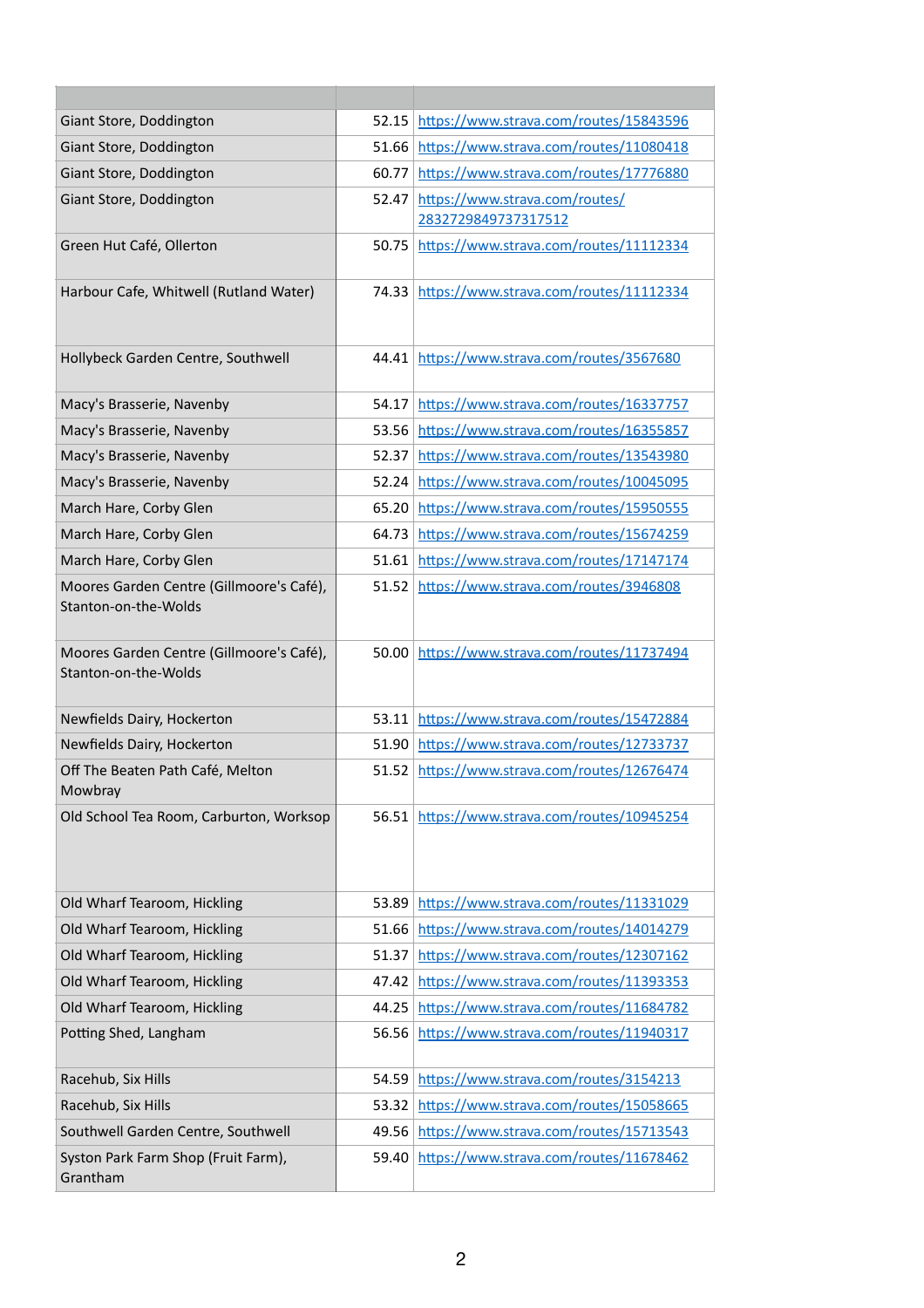| Syston Park Farm Shop (Fruit Farm),<br>Grantham                | 54.45 | https://www.strava.com/routes/5654161                 |
|----------------------------------------------------------------|-------|-------------------------------------------------------|
| Syston Park Farm Shop (Fruit Farm),<br>Grantham                | 51.10 | https://www.strava.com/routes/992300                  |
| Through the Gate Café (Bison Farm),<br><b>Nether Broughton</b> | 50.21 | https://www.strava.com/routes/20888272                |
| Whisby Nature Park, Thorpe-on-the-Hill                         | 56.62 | https://www.strava.com/routes/17351854                |
| Woodberry Teahouse, Farnsfield                                 | 56.13 | https://www.strava.com/routes/16211492                |
| Woodberry Teahouse, Farnsfield                                 | 51.72 | https://www.strava.com/routes/10879976                |
| <b>Woodberry Teahouse, Farnsfield</b>                          | 49.62 | https://www.strava.com/routes/16071498                |
| Wymondham Windmill, Wymondham                                  | 57.57 | https://www.strava.com/routes/4741366                 |
| Wymondham Windmill, Wymondham                                  | 56.16 | https://www.strava.com/routes/14834778                |
| Wymondham Windmill, Wymondham                                  | 55.36 | https://www.strava.com/routes/2186190                 |
| Wymondham Windmill, Wymondham                                  | 55.08 | https://www.strava.com/routes/14834800                |
| Wymondham Windmill, Wymondham                                  | 49.66 | https://www.strava.com/routes/6801471                 |
| Wymondham Windmill, Wymondham                                  | 52.50 | https://www.strava.com/routes/<br>2837352080106133152 |
|                                                                |       |                                                       |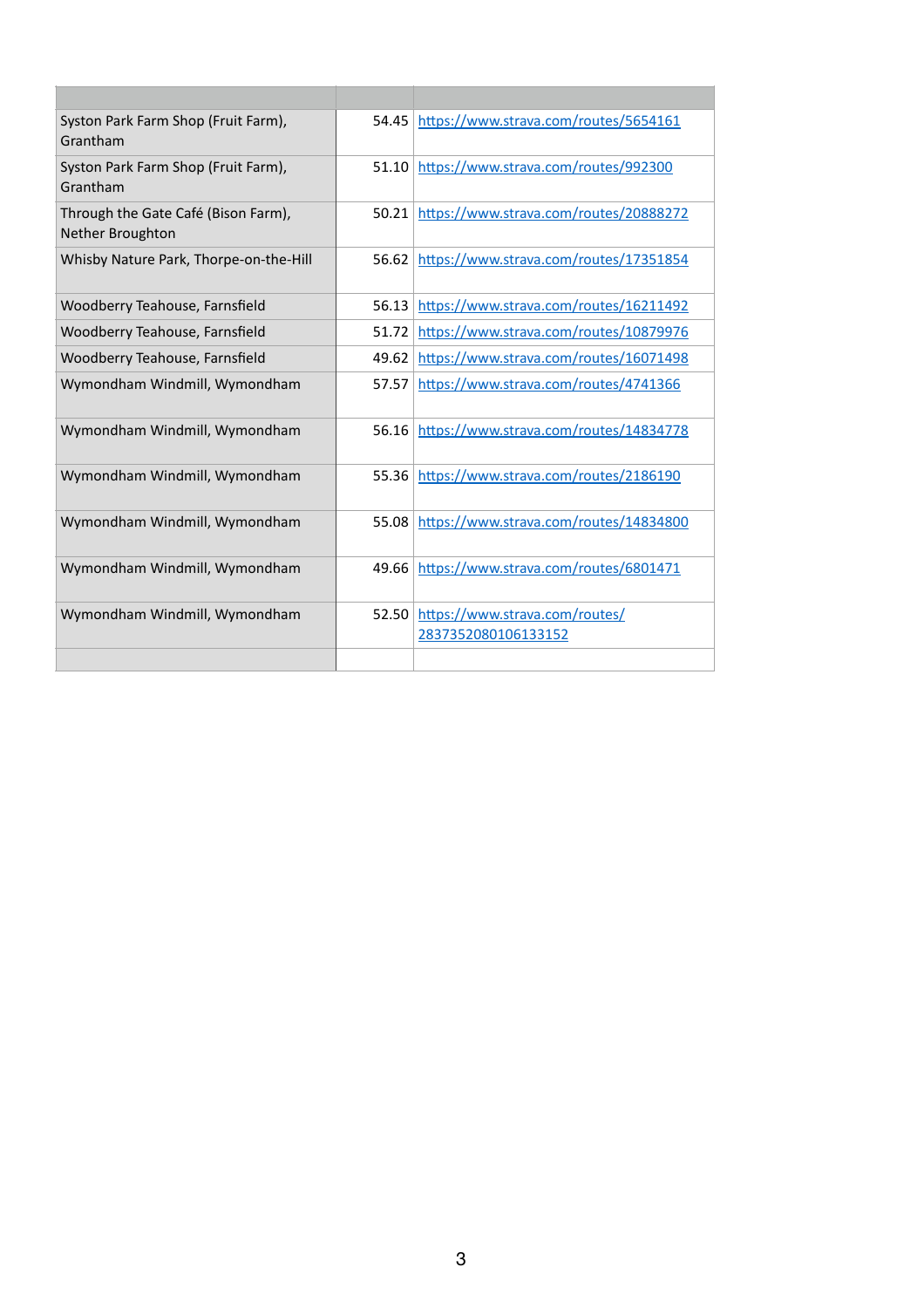| <b>Café Stop</b>                                      | <b>Café Web Site</b>                                         |  |
|-------------------------------------------------------|--------------------------------------------------------------|--|
| All Mine Cakes By The Lake, Maythorne                 | https://www.allminecakes.co.uk/                              |  |
| Alpine Lodge, Melton Mowbray                          | http://jandl.site/#home                                      |  |
| Alpine Lodge, Melton Mowbray                          | http://jandl.site/#home                                      |  |
| Alpine Lodge, Melton Mowbray                          | http://jandl.site/#home                                      |  |
| Alpine Lodge, Melton Mowbray                          | http://jandl.site/#home                                      |  |
| Belton Garden Centre, Grantham                        | http://www.beltongardencentre.co.uk/coffee-<br>shop/         |  |
| Café Ventoux, Tugby                                   | https://www.cafe-ventoux.cc/                                 |  |
| Café Ventoux, Tugby                                   | https://www.cafe-ventoux.cc/                                 |  |
| Café Ventoux, Tugby                                   | https://www.cafe-ventoux.cc/                                 |  |
| Cherry Lane Garden Centre, Bradmore                   | https://www.cherry-lane.co.uk/static/store-<br>bradmore.html |  |
| Cherry Lane Garden Centre, Bradmore                   | https://www.cherry-lane.co.uk/static/store-<br>bradmore.html |  |
| Clock House, Upton                                    | http://clockhousecafe.co.uk/                                 |  |
| Clock House, Upton                                    | http://clockhousecafe.co.uk/                                 |  |
| Clock House, Upton                                    | http://clockhousecafe.co.uk/                                 |  |
| Coffee Culture, North Hykeham                         | https://www.facebook.com/Coffee-<br>Culture-131475696865121/ |  |
| Coffee Shot, Stathern                                 | https://www.coffee-shot.co.uk/                               |  |
| Coffee Shot, Stathern                                 | https://www.coffee-shot.co.uk/                               |  |
| Country Kitchen, Byard's Leap                         | https://www.byards-leap-lodge.co.uk/country-<br>kitchen/     |  |
| Country Kitchen, Byard's Leap                         | https://www.byards-leap-lodge.co.uk/country-<br>kitchen/     |  |
| Dairy Barn Café (Ferneley's Ice Cream),<br>Leesthorpe | https://www.ferneleysicecream.co.uk/the-<br>dairy-barn-café  |  |
| Dairy Barn Café (Ferneley's Ice Cream),<br>Leesthorpe | https://www.ferneleysicecream.co.uk/the-<br>dairy-barn-café  |  |
| Dairy Barn Café (Ferneley's Ice Cream),<br>Leesthorpe | https://www.ferneleysicecream.co.uk/the-<br>dairy-barn-café  |  |
| Four Seasons Garden Centre, Sleaford                  | https://www.pennells.co.uk/sleaford/ -<br>restaurant-tab     |  |
| Fulbeck Tea Rooms (The Tack Room),<br><b>Fulbeck</b>  | http://www.cuttinglane.com/<br>fulbecktearooms.htm           |  |
| Fulbeck Tea Rooms (The Tack Room),<br><b>Fulbeck</b>  | http://www.cuttinglane.com/<br>fulbecktearooms.htm           |  |
| Fulbeck Tea Rooms (The Tack Room),<br><b>Fulbeck</b>  | http://www.cuttinglane.com/<br>fulbecktearooms.htm           |  |
| Gates Garden Centre, Cold Overton                     | https://www.gatesgardencentre.co.uk/<br>restaurant/          |  |
| Giant Store, Doddington                               | http://www.giant-lincoln.co.uk/gb                            |  |
| Giant Store, Doddington                               | http://www.giant-lincoln.co.uk/gb                            |  |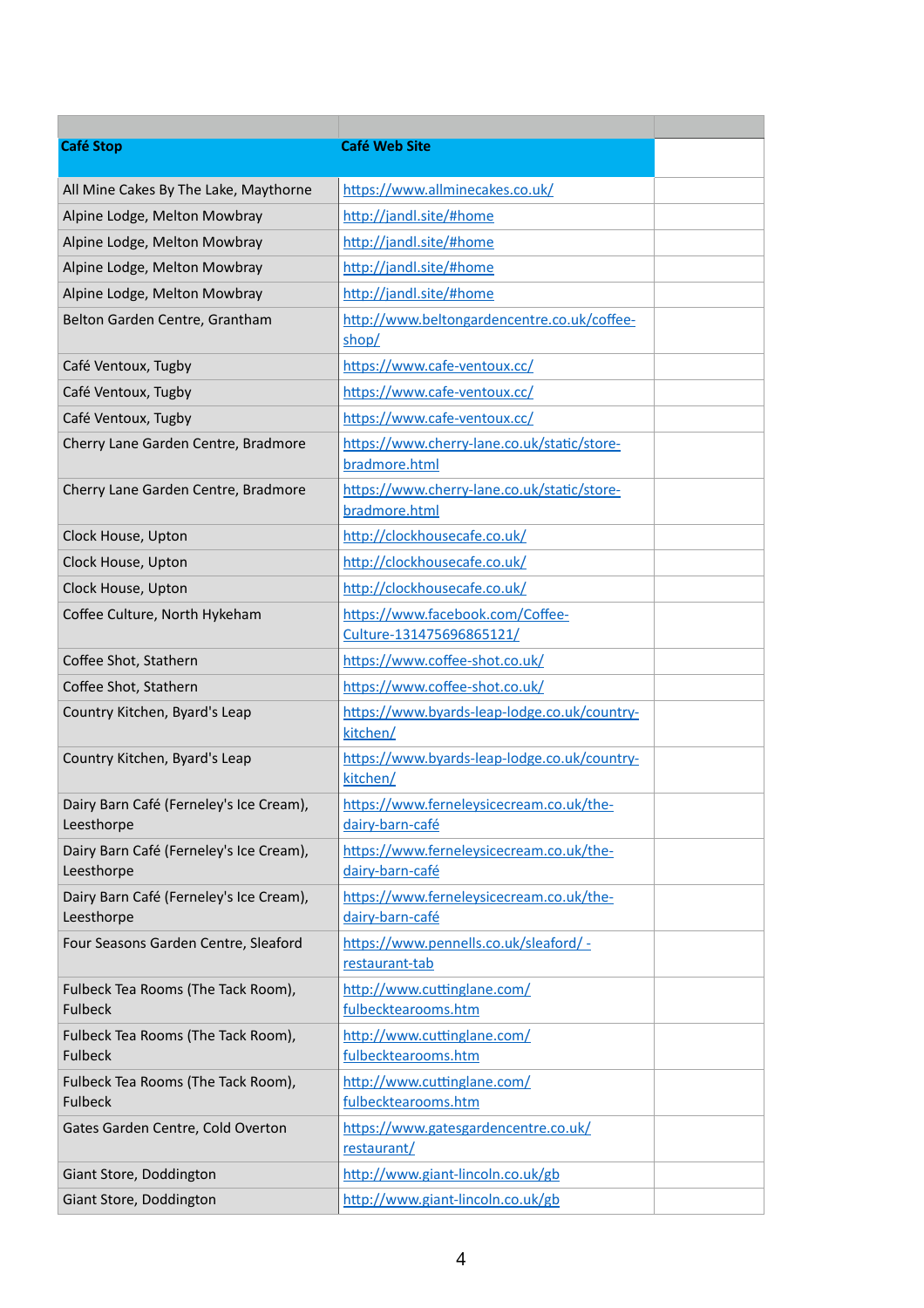| Giant Store, Doddington                                          | http://www.giant-lincoln.co.uk/gb                                                                                                                        |  |
|------------------------------------------------------------------|----------------------------------------------------------------------------------------------------------------------------------------------------------|--|
| Giant Store, Doddington                                          | http://www.giant-lincoln.co.uk/gb                                                                                                                        |  |
| Giant Store, Doddington                                          | http://www.giant-lincoln.co.uk/gb                                                                                                                        |  |
| Giant Store, Doddington                                          | http://www.giant-lincoln.co.uk/gb                                                                                                                        |  |
| Green Hut Café, Ollerton                                         | https://www.facebook.com/<br>ollertonroundabout/                                                                                                         |  |
| Harbour Cafe, Whitwell (Rutland Water)                           | https://whitwell-rutland.cylex-uk.co.uk/<br>company/harbour-cafe-bar---<br>restaurant-16173922.html                                                      |  |
| Hollybeck Garden Centre, Southwell                               | http://www.hollybeck.co.uk/Content/TeaRoom/<br>TopiaryTeaRoom.aspx                                                                                       |  |
| Macy's Brasserie, Navenby                                        | https://www.macysbrasserie.co.uk/                                                                                                                        |  |
| Macy's Brasserie, Navenby                                        | https://www.macysbrasserie.co.uk/                                                                                                                        |  |
| Macy's Brasserie, Navenby                                        | https://www.macysbrasserie.co.uk/                                                                                                                        |  |
| Macy's Brasserie, Navenby                                        | https://www.macysbrasserie.co.uk/                                                                                                                        |  |
| March Hare, Corby Glen                                           | https://themarchhare.eu/                                                                                                                                 |  |
| March Hare, Corby Glen                                           | https://themarchhare.eu/                                                                                                                                 |  |
| March Hare, Corby Glen                                           | https://themarchhare.eu/                                                                                                                                 |  |
| Moores Garden Centre (Gillmoore's Café),<br>Stanton-on-the-Wolds | http://<br>www.mooresnurseriesandgardencentre.co.uk/<br>gillmoores-cafe/3756008                                                                          |  |
| Moores Garden Centre (Gillmoore's Café),<br>Stanton-on-the-Wolds | http://<br>www.mooresnurseriesandgardencentre.co.uk/<br>gillmoores-cafe/3756008                                                                          |  |
| Newfields Dairy, Hockerton                                       | http://newfieldicecream.com/                                                                                                                             |  |
| Newfields Dairy, Hockerton                                       | http://newfieldicecream.com/                                                                                                                             |  |
| Off The Beaten Path Café, Melton<br>Mowbray                      | http://www.offthebeatenpathcafe.co.uk/                                                                                                                   |  |
| Old School Tea Room, Carburton, Worksop                          | https://www.tripadvisor.co.uk/<br>Restaurant Review-g504076-d2225144-<br>Reviews-The Old School Tea Room-<br><b>Worksop Nottinghamshire England.html</b> |  |
| Old Wharf Tearoom, Hickling                                      | https://www.theoldwharf.co.uk/                                                                                                                           |  |
| Old Wharf Tearoom, Hickling                                      | https://www.theoldwharf.co.uk/                                                                                                                           |  |
| Old Wharf Tearoom, Hickling                                      | https://www.theoldwharf.co.uk/                                                                                                                           |  |
| Old Wharf Tearoom, Hickling                                      | https://www.theoldwharf.co.uk/                                                                                                                           |  |
| Old Wharf Tearoom, Hickling                                      | https://www.theoldwharf.co.uk/                                                                                                                           |  |
| Potting Shed, Langham                                            | http://www.rutlandvillage.co.uk/<br>pottingshedcafe.html                                                                                                 |  |
| Racehub, Six Hills                                               | https://www.racehub.uk/socialise/                                                                                                                        |  |
| Racehub, Six Hills                                               | https://www.racehub.uk/socialise/                                                                                                                        |  |
| Southwell Garden Centre, Southwell                               | http://www.southwellgardencentre.co.uk/                                                                                                                  |  |
| Syston Park Farm Shop (Fruit Farm),<br>Grantham                  | http://www.systonparkfarmshop.com/                                                                                                                       |  |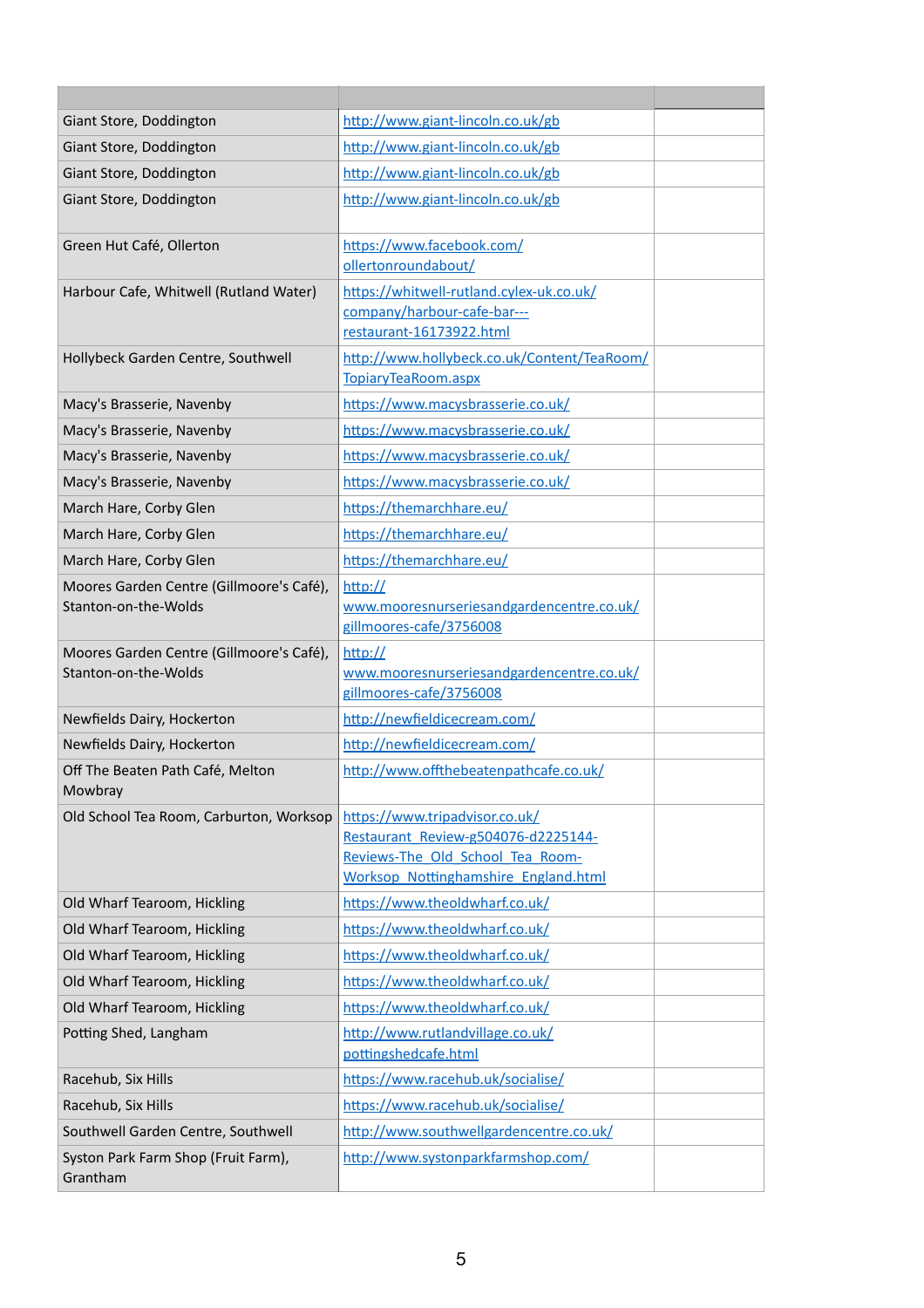| Syston Park Farm Shop (Fruit Farm),<br>Grantham                | http://www.systonparkfarmshop.com/                       |
|----------------------------------------------------------------|----------------------------------------------------------|
| Syston Park Farm Shop (Fruit Farm),<br>Grantham                | http://www.systonparkfarmshop.com/                       |
| Through the Gate Café (Bison Farm),<br><b>Nether Broughton</b> | https://www.bisons.org/cafe                              |
| Whisby Nature Park, Thorpe-on-the-Hill                         | http://www.naturalworldcentre.co.uk/whats-<br>here/cafe/ |
| Woodberry Teahouse, Farnsfield                                 | http://www.woodberryfarnsfield.com/                      |
| Woodberry Teahouse, Farnsfield                                 | http://www.woodberryfarnsfield.com/                      |
| Woodberry Teahouse, Farnsfield                                 | http://www.woodberryfarnsfield.com/                      |
| Wymondham Windmill, Wymondham                                  | http://wymondhamwindmill.co.uk/windmill-<br>tearooms/    |
| Wymondham Windmill, Wymondham                                  | http://wymondhamwindmill.co.uk/windmill-<br>tearooms/    |
| Wymondham Windmill, Wymondham                                  | http://wymondhamwindmill.co.uk/windmill-<br>tearooms/    |
| Wymondham Windmill, Wymondham                                  | http://wymondhamwindmill.co.uk/windmill-<br>tearooms/    |
| Wymondham Windmill, Wymondham                                  | http://wymondhamwindmill.co.uk/windmill-<br>tearooms/    |
| Wymondham Windmill, Wymondham                                  | http://wymondhamwindmill.co.uk/windmill-<br>tearooms/    |
|                                                                |                                                          |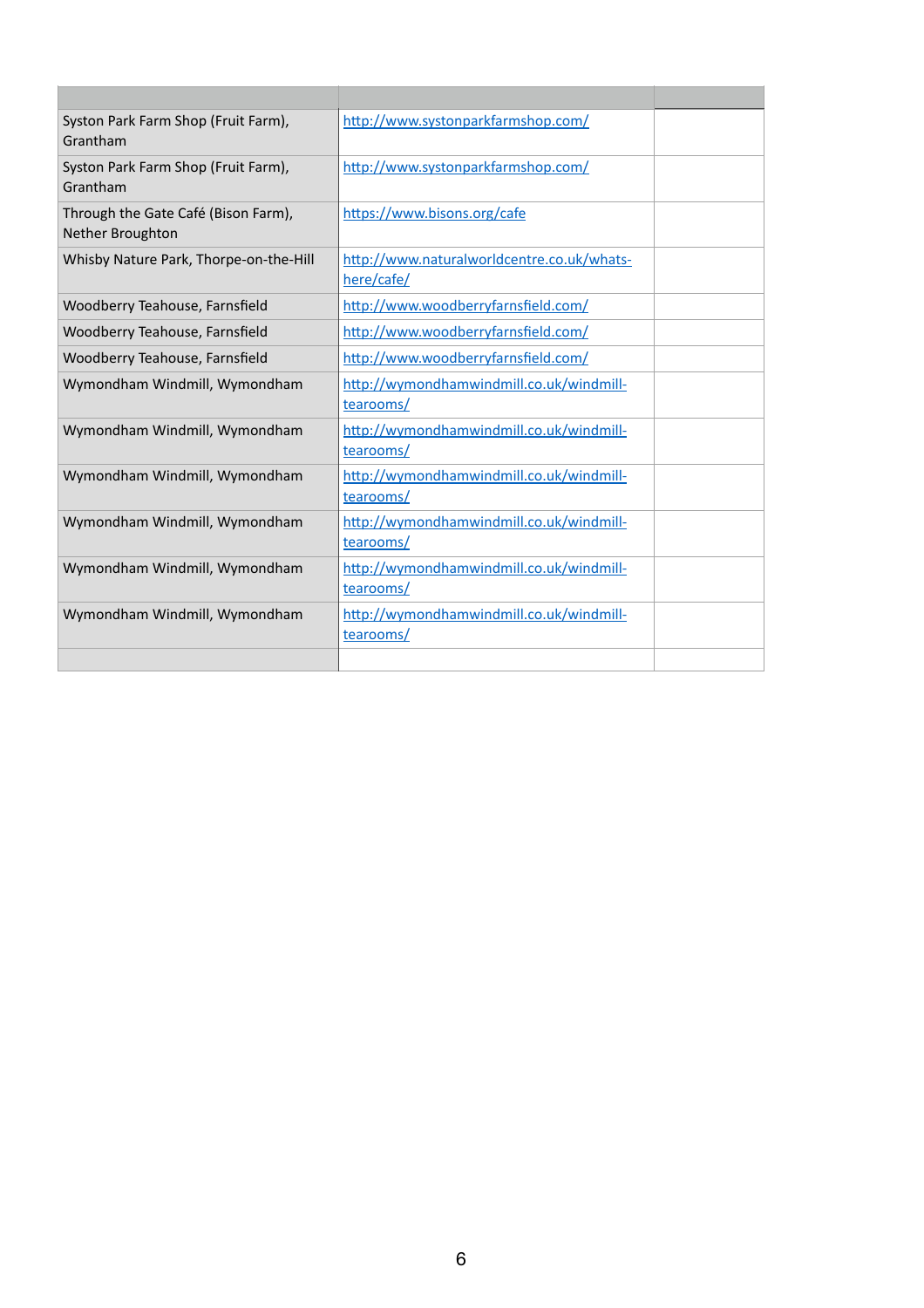| <b>Café Stop</b>                                      |  |
|-------------------------------------------------------|--|
| All Mine Cakes By The Lake, Maythorne                 |  |
| Alpine Lodge, Melton Mowbray                          |  |
| Alpine Lodge, Melton Mowbray                          |  |
| Alpine Lodge, Melton Mowbray                          |  |
| Alpine Lodge, Melton Mowbray                          |  |
| Belton Garden Centre, Grantham                        |  |
| Café Ventoux, Tugby                                   |  |
| Café Ventoux, Tugby                                   |  |
| Café Ventoux, Tugby                                   |  |
| Cherry Lane Garden Centre, Bradmore                   |  |
| Cherry Lane Garden Centre, Bradmore                   |  |
| Clock House, Upton                                    |  |
| Clock House, Upton                                    |  |
| Clock House, Upton                                    |  |
| Coffee Culture, North Hykeham                         |  |
| Coffee Shot, Stathern                                 |  |
| Coffee Shot, Stathern                                 |  |
| Country Kitchen, Byard's Leap                         |  |
| Country Kitchen, Byard's Leap                         |  |
| Dairy Barn Café (Ferneley's Ice Cream),<br>Leesthorpe |  |
| Dairy Barn Café (Ferneley's Ice Cream),<br>Leesthorpe |  |
| Dairy Barn Café (Ferneley's Ice Cream),<br>Leesthorpe |  |
| Four Seasons Garden Centre, Sleaford                  |  |
| Fulbeck Tea Rooms (The Tack Room),<br><b>Fulbeck</b>  |  |
| Fulbeck Tea Rooms (The Tack Room),<br><b>Fulbeck</b>  |  |
| Fulbeck Tea Rooms (The Tack Room),<br><b>Fulbeck</b>  |  |
| Gates Garden Centre, Cold Overton                     |  |
| Giant Store, Doddington                               |  |
| Giant Store, Doddington                               |  |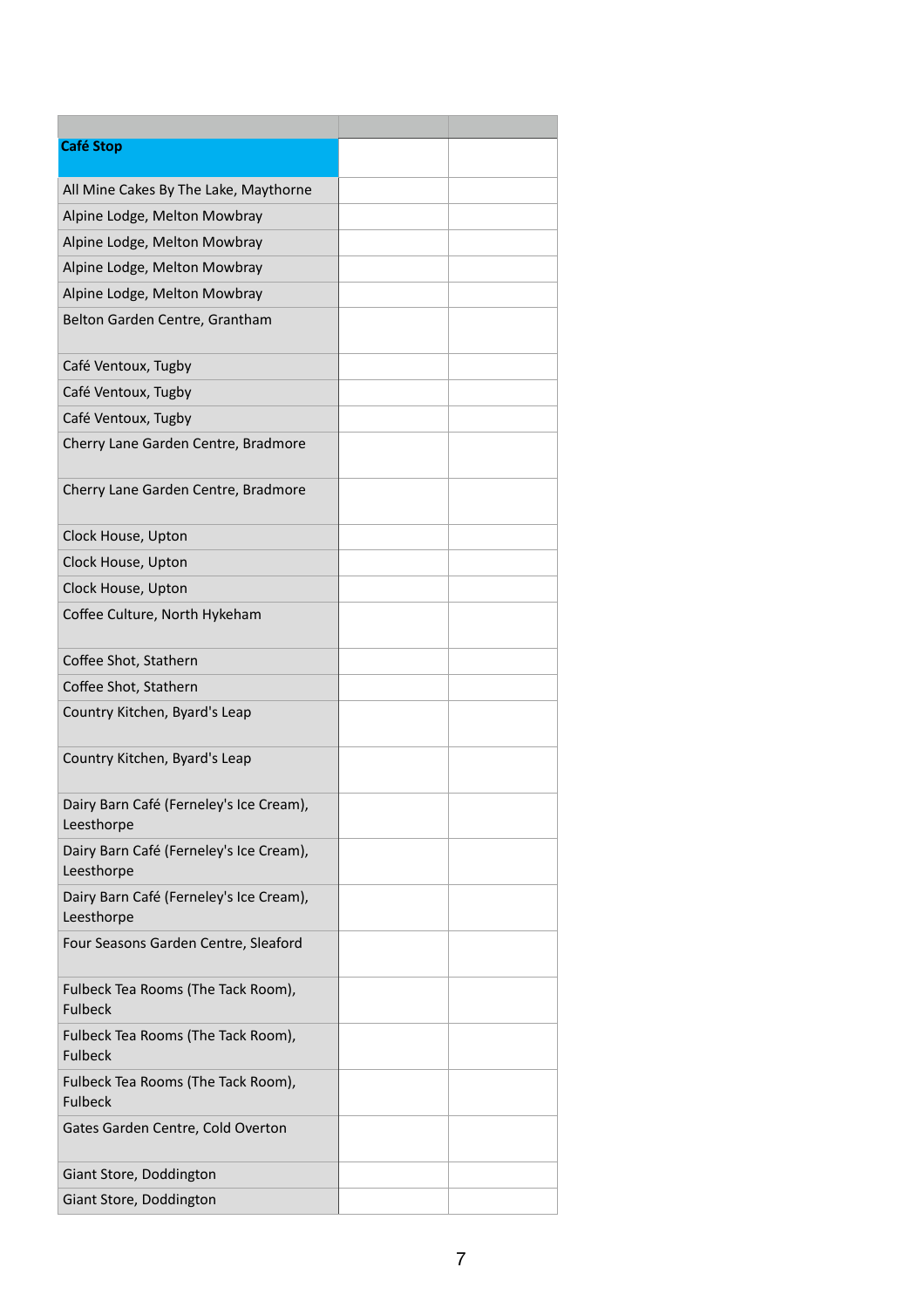| Giant Store, Doddington                                          |  |
|------------------------------------------------------------------|--|
| Giant Store, Doddington                                          |  |
| Giant Store, Doddington                                          |  |
| Giant Store, Doddington                                          |  |
| Green Hut Café, Ollerton                                         |  |
| Harbour Cafe, Whitwell (Rutland Water)                           |  |
| Hollybeck Garden Centre, Southwell                               |  |
| Macy's Brasserie, Navenby                                        |  |
| Macy's Brasserie, Navenby                                        |  |
| Macy's Brasserie, Navenby                                        |  |
| Macy's Brasserie, Navenby                                        |  |
| March Hare, Corby Glen                                           |  |
| March Hare, Corby Glen                                           |  |
| March Hare, Corby Glen                                           |  |
| Moores Garden Centre (Gillmoore's Café),<br>Stanton-on-the-Wolds |  |
| Moores Garden Centre (Gillmoore's Café),<br>Stanton-on-the-Wolds |  |
| Newfields Dairy, Hockerton                                       |  |
| Newfields Dairy, Hockerton                                       |  |
| Off The Beaten Path Café, Melton<br>Mowbray                      |  |
| Old School Tea Room, Carburton, Worksop                          |  |
|                                                                  |  |
|                                                                  |  |
| Old Wharf Tearoom, Hickling                                      |  |
| Old Wharf Tearoom, Hickling                                      |  |
| Old Wharf Tearoom, Hickling                                      |  |
| Old Wharf Tearoom, Hickling                                      |  |
| Old Wharf Tearoom, Hickling                                      |  |
| Potting Shed, Langham                                            |  |
|                                                                  |  |
| Racehub, Six Hills                                               |  |
| Racehub, Six Hills                                               |  |
| Southwell Garden Centre, Southwell                               |  |
| Syston Park Farm Shop (Fruit Farm),<br>Grantham                  |  |